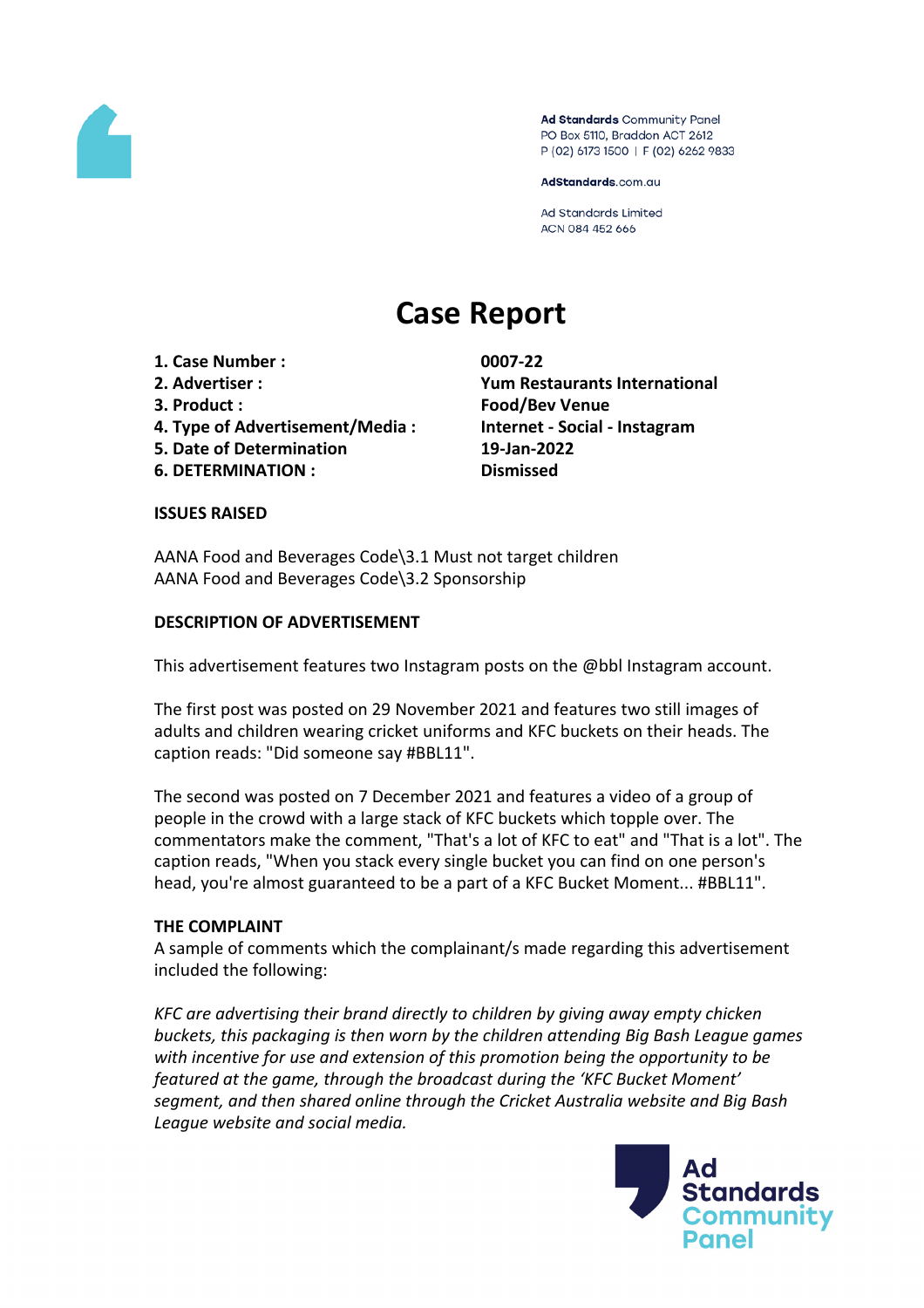

*The AANA Food and Beverages Advertising Code, in section 3.1 and 3.2 stipulates: advertising (including sponsorship advertising) of occasional food or beverage products must not target children and sponsorship advertising that targets children must not show occasional food or beverage products or such product packaging. The aforementioned example is in clear contradiction to these codes by advertising an occasional food to children through its product packaging.*

## **THE ADVERTISER'S RESPONSE**

Comments which the advertiser made in response to the complainant/s regarding this advertisement include the following:

*Description of advertisement*

*The advertisement to which the Complainants refer is a social media post on the office Cricket Australia Instagram page promoting the KFC Buckethead campaign during the Big Bash League (Advertisement). The Advertisement is targeted at adults.*

*As requested, please find attached:*

- *• a copy of the promotional material referenced in the complaints, and*
- *• a digital copy of the Advertisement*

*The complaints and relevant codes*

*The Complainants have expressed concern that the Advertisement promotes advertising of occasional food to children during a sponsored event.* 

*The following concerns are cited in the complaints:*

- *• AANA Food and Beverages Code\3.1 Must not target children\advertising for OFBP must not target children*
- *• AANA Food and Beverages Code\3.2 Sponsorship\sponsorship must not show OFBP*

*Alleged advertising of occasional food products to children at a sponsored event*

*KFC takes its obligations in relation to advertising to children as set out in the AANA Food and Beverages Advertising Code very seriously. The Advertisement is targeted at adults, both in content and timing of airing and we do not offer children's meals or collectible toys on any of our menus.*

*The Complainants allege that an Advertisement on Cricket Australia's Instagram page for a promotional activity associated with KFC, as a long standing sponsor of the KFC Big Bash League (BBL) promotes KFC products to children.*

*The BBL has become a key fixture of Australia's sporting calendar and for many years, and the use of KFC 'bucket hats' is a fun, light hearted promotional activity on match*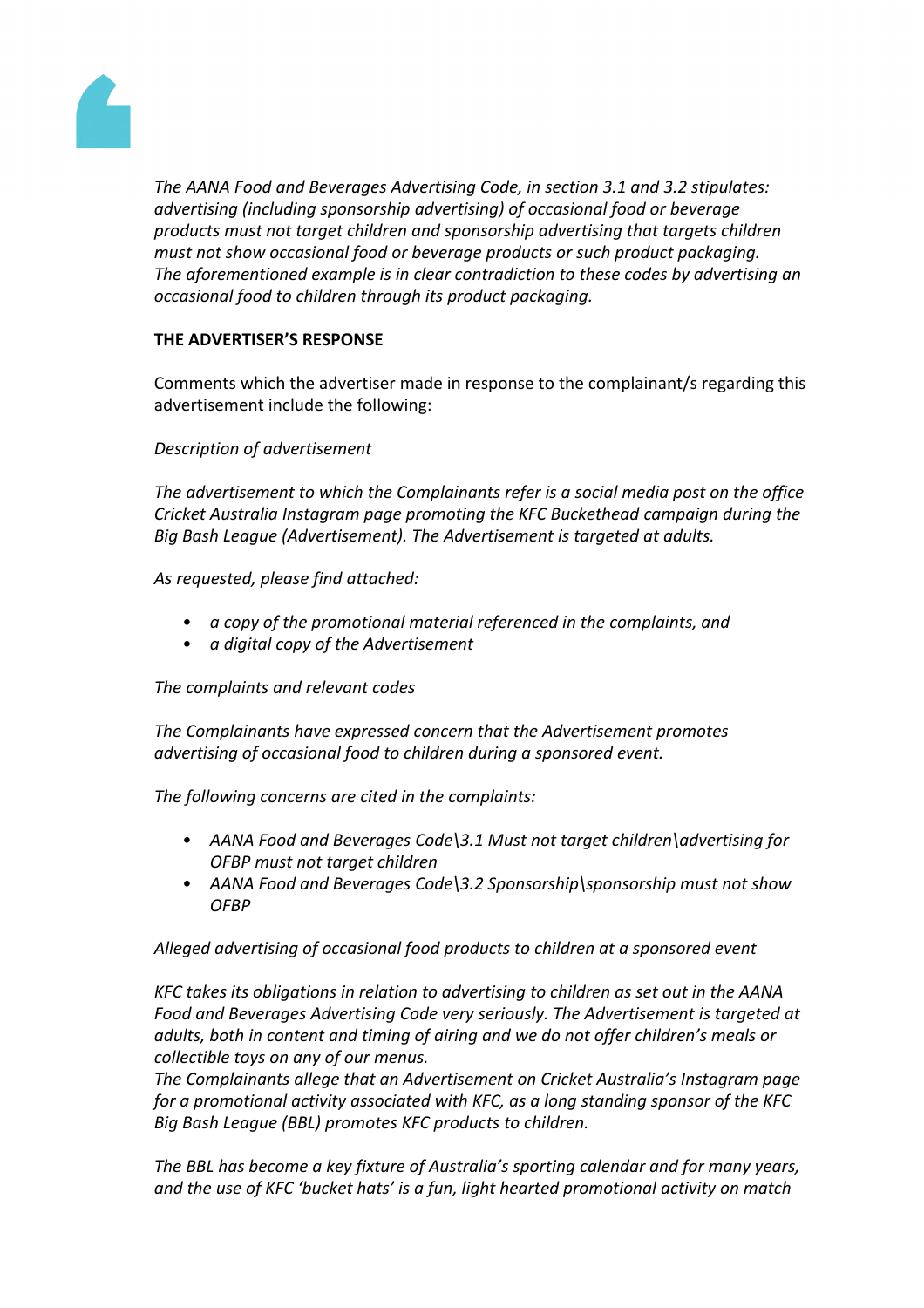

*days. KFC buckets are printed in BBL team colours with the KFC BBL logo, and handed out at the ground for patrons to support their team (Buckethead Campaign). The Buckethead Campaign is targeted at followers of Cricket Australia's social media pages and attendees at events, the majority of whom are over 18 years old and older as set out in the table below.* 

*In determining whether an Advertisement is targeted to children, the following criteria are considered:*

*(a) The nature and intended purpose of the product being promoted is principally or significantly appealing to children.*

*The principal purpose of the Advertisement on Cricket Australia's Instagram page is to promote the BBL by encouraging followers and members of Cricket Australia to demonstrate support for their team by participating in the Buckethead Campaign.* 

*(b) The presentation of the advertisement content (e.g. theme, images, colours, wording, music and language used) is principally appealing to children. The presentation of the Buckethead Campaign appeals to attendees at matches and visitors to the social media pages of Cricket Australia (where the Advertisement was published), the majority of whom are 18 years old and older.* 

*(c) The expected average audience at the time or place the advertisement appears includes a significant proportion of children. The Advertisement was published on Cricket Australia's official Instagram page where*

*less than 10% of its followers are children are under the age of 17.*

*The macro statistics for Audiences on Facebook and Instagram are as follows: - 13-17 y.o. on Facebook are 3.8% of the total users*

*- 13-17 y.o. on IG are 5.9% of the total users*

*The Advertisement promotes the Buckethead Campaign as part of KFC's sponsorship of Cricket Australia's Big Bash League. This long standing campaign has always intended to appeal to attendees of events and visitors to Cricket Australia's official social media pages. Children under the age of 15 are not a significant proportion of the expected average audience of either of these and as such, it is clear the Advertisement does not target children.* 

*Australian Association of National Advertisers Code of Ethics (Code of Ethics)*

*With respect to the remaining provisions of section 2 of the Code of Ethics, I note that the Advertisement:*

- *• does not discriminate or vilify any person or section of the community on account of race, ethnicity, nationality, gender, age, sexual preference, disability, mental illness or political belief (section 2.1);*
- *• does not employ sexual appeal in a way that is exploitative or degrading of any individual or group of people (section 2.2);*
- *• does not present or portray violence in any way (section 2.3);*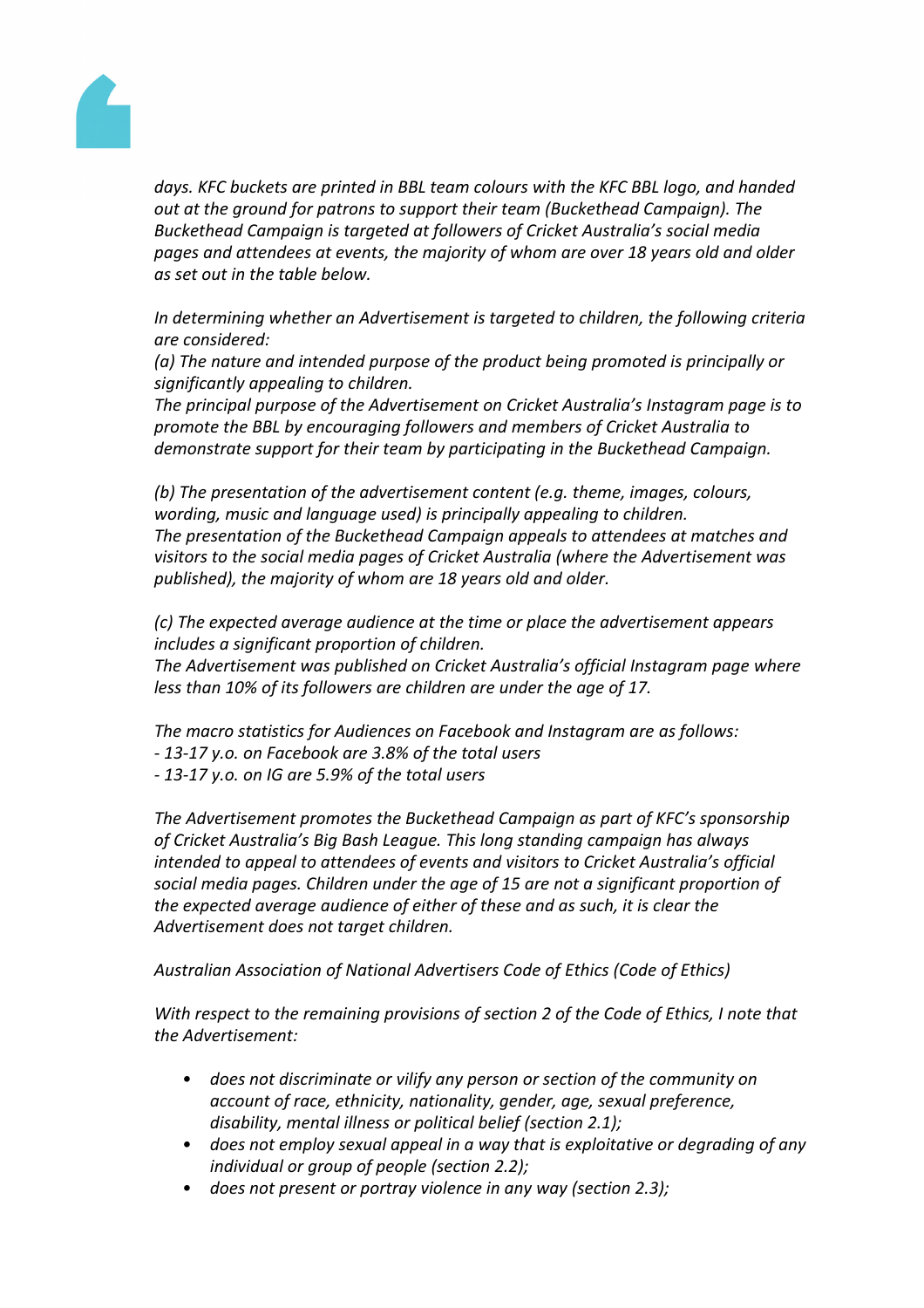

- *• does not depict or treat sex, sexuality and nudity in any way nor without sensitivity to the relevant audience (section 2.4);*
- *• does not use language which is inappropriate in the circumstances (section 2.5);*
- *• does not depict material contrary to prevailing community standards on health and safety (section 2.6); and*
- *• the Advertisement is clearly distinguishable as an advert and uses KFC branding to that effect (section 2.7).*

*We trust this addresses the Complainants' concerns.*

## **THE DETERMINATION**

The Ad Standards Community Panel (the Panel) considered whether this advertisement breaches the AANA Food and Beverages Advertising Code (the Food Code).

The Panel noted the complainant's concern that the advertisement targets an occasional food to children.

The Panel viewed the advertisement and noted the advertiser's response.

## **Is the advertisement for an Occasional Food or Beverage Product?**

The Panel noted that the definition of Food or Beverage Product in the Food Code is: "food or beverages products which do not meet the Food Standards Australia Nutrient Profile Scoring Criterion as published from time to time by Food Standards Australia New Zealand".

The Panel noted that the Instagram posts feature people interacting with an empty bucket, similar to buckets available in KFC stores with fried chicken in them. The Panel noted that while these buckets are promotional and not intended to ever contain food, they are similar enough to identifiable product packaging to be considered advertising for the bucket of fried chicken product. The Panel noted that the advertiser had not provided information about whether the product meets the FSANZ criteria. The Panel considered that if the product did meet the criteria the advertiser would have provided that information, as the case would have been dismissed, and therefore concluded that the fried chicken product does not meet the FSANZ criteria and is an occasional food product.

## **Does the advertisement target Children?**

The Panel noted that the Food Code defines "target children" as:

*"Target Children is determined by the context of the advertisement and the following three criteria:*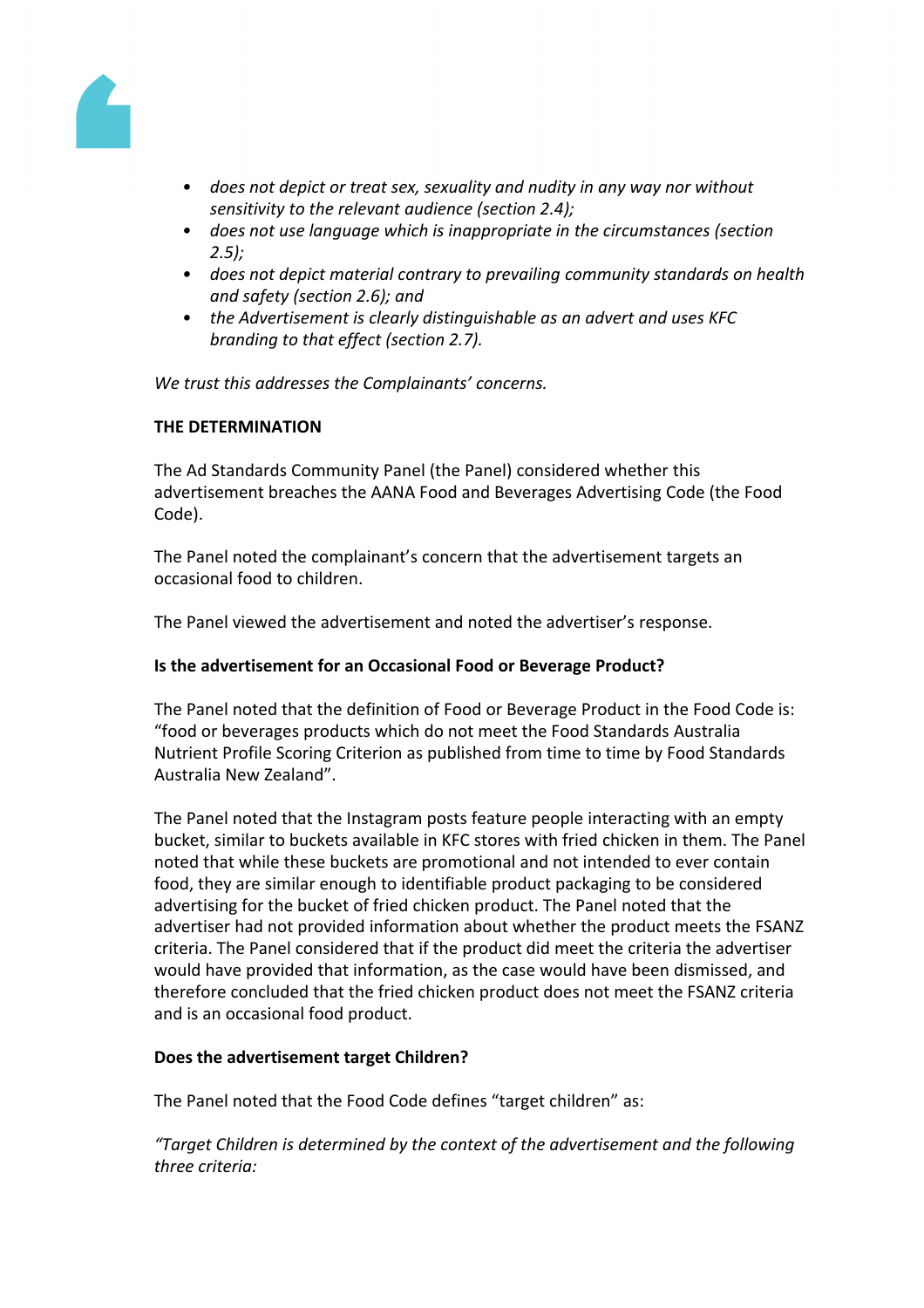

- *Nature and intended purpose of the product being promoted is principally or significantly appealing to Children;*
- *Presentation of the advertisement content (e.g. theme, images, colours, wording, music and language used) is principally appealing to Children;*
- *Expected average audience at the time or place the advertisement appears includes a significant proportion of Children."*

The Panel noted that the Practice Note provides guidance on the interpretation of "target children":

*"All three criteria will be considered by the Community Panel in determining whether or not advertising targets Children. The weighting given by the Community Panel to each of the three criteria will be determined on a case by case basis. In the event of a complaint being considered by the Community Panel, the advertiser should be in a position to provide details in terms of the nature and intended purpose of the product, the presentation of the advertisement content and the expected average audience at the time or place the advertisement appears.*

*"In relation to the third criteria, measures to determine if Children are likely to be a 'significant proportion' of the expected average audience may include one or a combination of the following:*

- *Where data exists, 25% or more of the predicted audience will be Children. In relation to outdoor advertising, if across a campaign the data shows a predicted audience with less than 25% Children, and there is a Children's event or concert that is incidental to the ad placement, the audience of that incidental Children's concert or event will not be captured.*
- *C&P programmes.*
- *Programs, artists, playlists, video, movies, magazines or other content with significant appeal to Children (e.g. featuring personalities or characters popular with Children).*
- *Compliance with the Outdoor Media Association Placement Policy and Health & Wellbeing Policy which regulate the placement of advertising at primary and secondary schools which are locations where Children regularly and predictably gather. Where accurate program audience data is not available, the Community Panel may have regard to other factors listed above such as the program content, the time or the location where the advertisement is being shown (in line with the above provision)."*

The Panel further noted the Practice Note for this section of the Food Code which provides:

*"Advertisers must be able to demonstrate that they have evaluated or that care has been taken to evaluate the expected average audience composition before the placement of Occasional Food or Beverage advertisements to ensure they are not targeted at children. Where a meal deal is being advertised, each item in that meal deal must meet the Food Standards Australia Nutrient Profile Scoring Criterion,*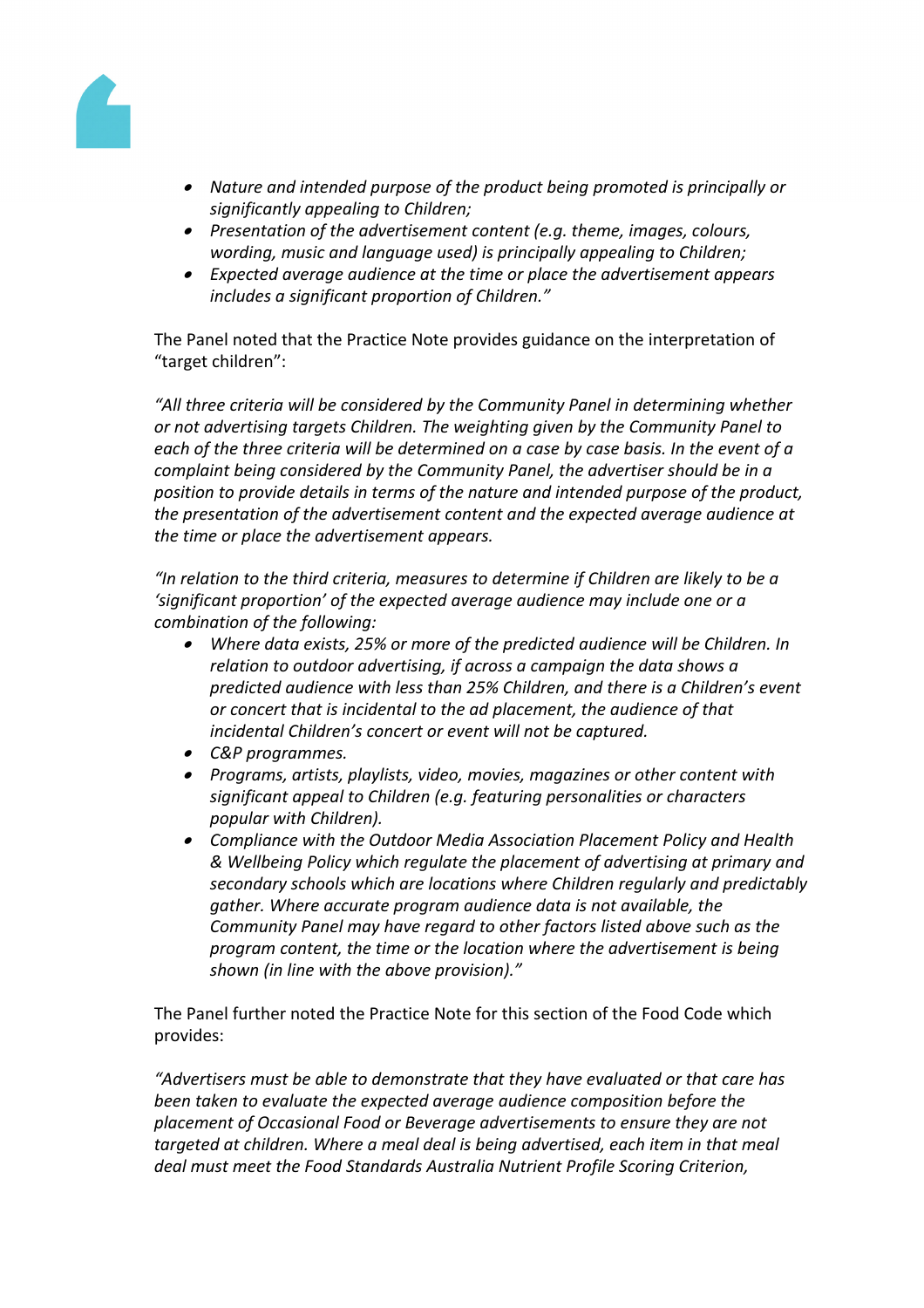

*otherwise the advertisement will be considered to be for Occasional Food and Beverage Products."*

## **Point 1: Is the nature and intended purpose of the product principally or significantly appealing to children?**

The Panel considered that KFC is a long-established brand and product that is of appeal to both adults and children alike. The Panel noted the advertiser's response it they does not sell children's meals and its target audience is not children.

The Panel considered that while KFC chicken is a product which children enjoy it has of equal or greater appeal to teenagers, adults and families and is not a product with principal or significant appeal to children.

## **Point 2: Is the content of the advertisement principally appealing to children?**

The Panel noted that to fall within Section 3 of the Food Code the Panel must find that the advertisement is aimed in the first instance at children under 15.

## Is the theme of the advertisement principally appealing to children?

The Panel noted that the first image features adults and children wearing the novelty buckets on their heads in a promotional shot. The Panel considered while the theme of wearing something silly on your head would be appealing the children, the overall theme of promoting the cricketing event would be unlikely to appeal to children. The Panel considered that the overall theme of the advertisement would have principal appeal to adult fans of cricket.

The Panel noted that the second shot featured video of children in a crowd attempting to stack a lot of buckets on someone's head. The Panel noted that this behaviour attracted the attention of the adult commentators. The Panel considered that the overall theme of the advertisement is people interacting with the promotional buckets in an interesting way which would attract attention and be made into a 'bucket moment'. The Panel considered that this promotion would have appeal to both children and adults who are interested in cricket.

## Are the visuals of the advertisement principally appealing to children?

The Panel noted that the buckets visually represented buckets of chicken available at KFC. The Panel noted that the picture appeared to be a promotional shot, and although it also included children it would have principal appeal to adult fans of cricket.

The Panel noted that the second shot featured video of children in a crowd attempting to stack a lot of buckets on someone's head. The Panel noted that the advertisement also included a cartoon animation of the Colonel Sanders character with a bucket on his head waving his arms above his head in time with loud music.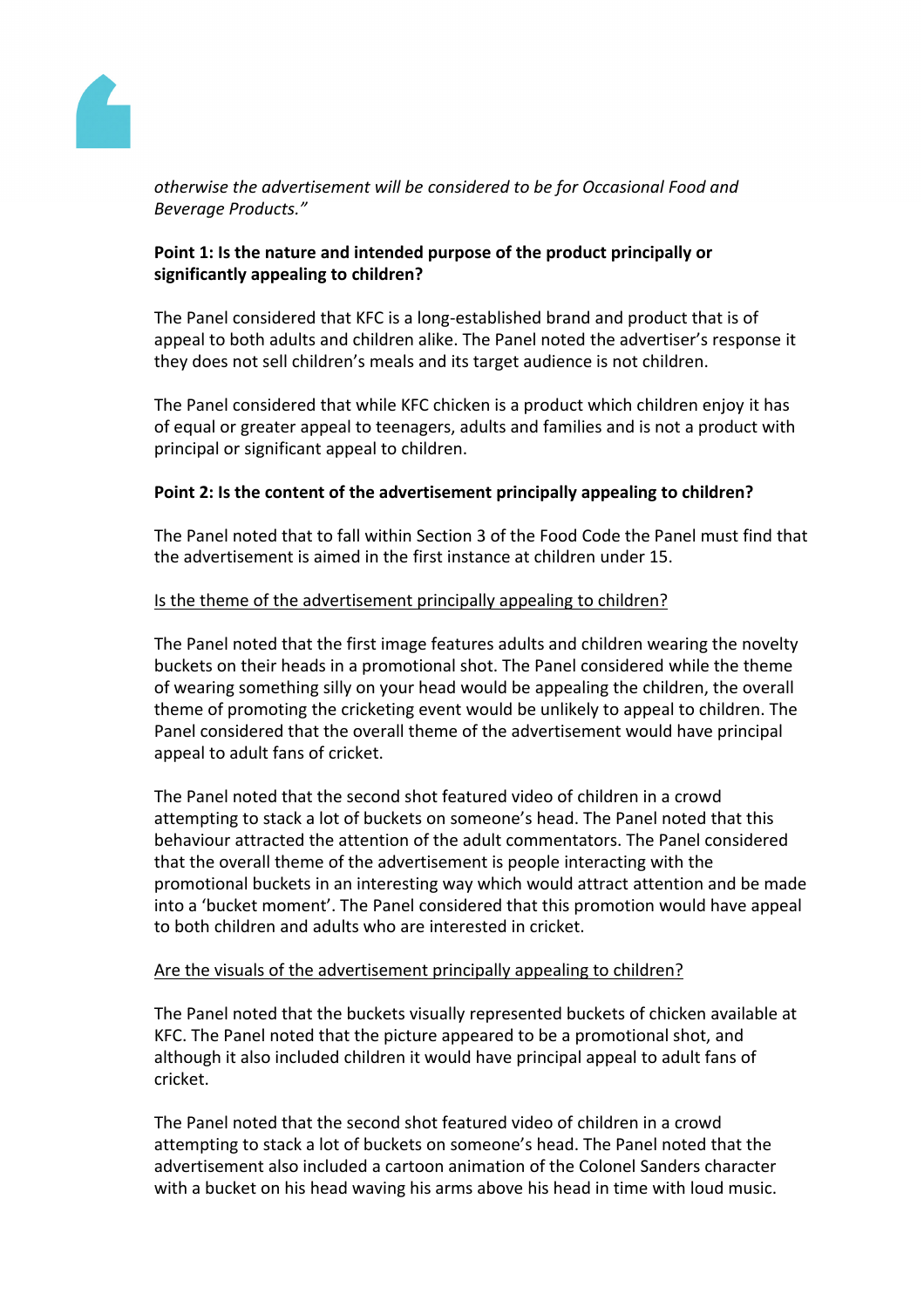

The Panel considered that the animated visual, the use of the children and the activity of stacking buckets are all visuals which would be attractive to children. The Panel considered that the Colonel Sanders character and buckets would also be attractive to teenagers and adults familiar with the KFC brand, and noting that the behaviour of the children attracted the attention of commentators this activity is also likely to have appeal to adults. Overall, the Panel considered that the visuals of the advertisement were equally appealing to children and adults.

## Is the language/wording/music of the advertisement principally appealing to children?

The Panel noted that the caption in the first image, "Did someone say #BBL11" was a reference to the KFC slogan "Did someone say KFC" and the fact that KFC is sponsoring the BBL. The Panel noted that the language would not be particularly appealing to children and would be of greater appeal to adult audiences.

The Panel noted that the commentary over the video was of two male adults and was consistent with commentary over a sporting match. The Panel also noted that the music used in the advertisement was a similar style to that often heard at sporting games. The Panel considered that the commentary/sports nature of the language and music in the advertisement would be of principal appeal to adult sports fans.

## Is the content of the advertisement overall principally appealing to children?

The Panel reiterated that it is essential that they consider all elements of the advertisement and to make a decision based on how all of the elements of the advertisement interact, and the overall impression that they make, in determining whether an advertisement is principally appealing to children.

The Panel considered that the overall advertisement would be equally attractive to children under 15, older teenagers and adults.

The Panel considered that the advertisement content was not principally appealing to children under 15.

## **Point 3: Does the expected average audience of the advertisement include a significant proportion of children?**

The Panel noted the advertiser's response that its social media pages indicate a low percentage of followers under 17. The Panel noted Instagram requires account holder to be 13 or older, and there would be a low percentage of users under 15.

The Panel considered that the expected average audience of the BBL Instagram page, and these two Instagram posts, did not include a significant proportion of children under 15.

## **Targeting children conclusion**